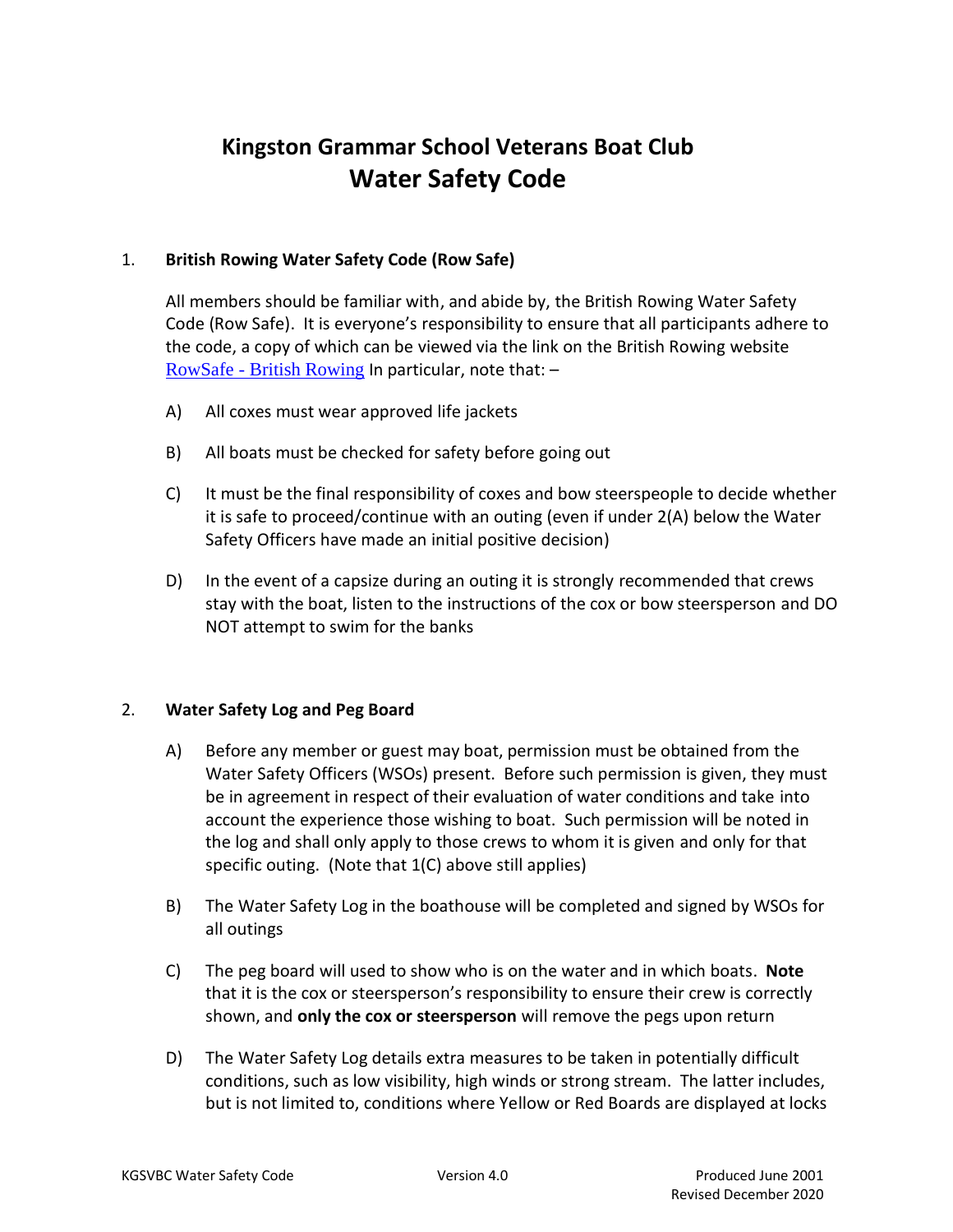- E) In more challenging conditions (eg: Yellow Boards), WSOs may restrict rowing to certain areas of our reach, such as "Between the bridges" of "Upstream of Ravens Ait". When giving permission, the WSO will clearly indicate to all crews which parts of the reach may be used
- **F) Rowing in KGSVBC boats is not permitted when our stretch is on Red Boards.**

## 3. **Navigation**

There are several points on our stretch where extra caution is required, for reasons such as restricted range of visibility, movement of other vessels, restriction of the space available to manoeuvre of other factors. Extra care & attention must be paid to/at: –

- A) Boats leaving and approaching the club landing stage
- B) The bridges at Hampton Court and Kingston (road & rail)
- C) Boats and moorings at Dittons Bend
- D) The other rowing/skiffing/sailing clubs on the reach
- E) Pleasure/ferry boats (especially the landing stages at Hampton Court and Kingston rail bridge)
- F) Ravens Ait and the narrowing river opposite Kingston RC/Stevens Ait
- G) The weirs at Molesey and Teddington

## 4. **All sections of our reach are open to two-way river traffic. The following additions apply to all at KGSVBC**

- A) Ravens Ait will be treated as a one-way system. Most other river users will abide by this convention, but **beware** it is not mandatory
- B) Any manoeuvring/turning should be done WELL CLEAR of bridges and other river obstructions, giving right of way to other boats proceeding up or downstream
- C) Keep to the right of the river and do not cross the centre line except when manoeuvring (see (B) above)
- D) Emergency landing stages can be found at Kingston RC, Walbrook RC and Lensbury. **Note** we do not have the RIGHT to use them, so be respectful of those that do